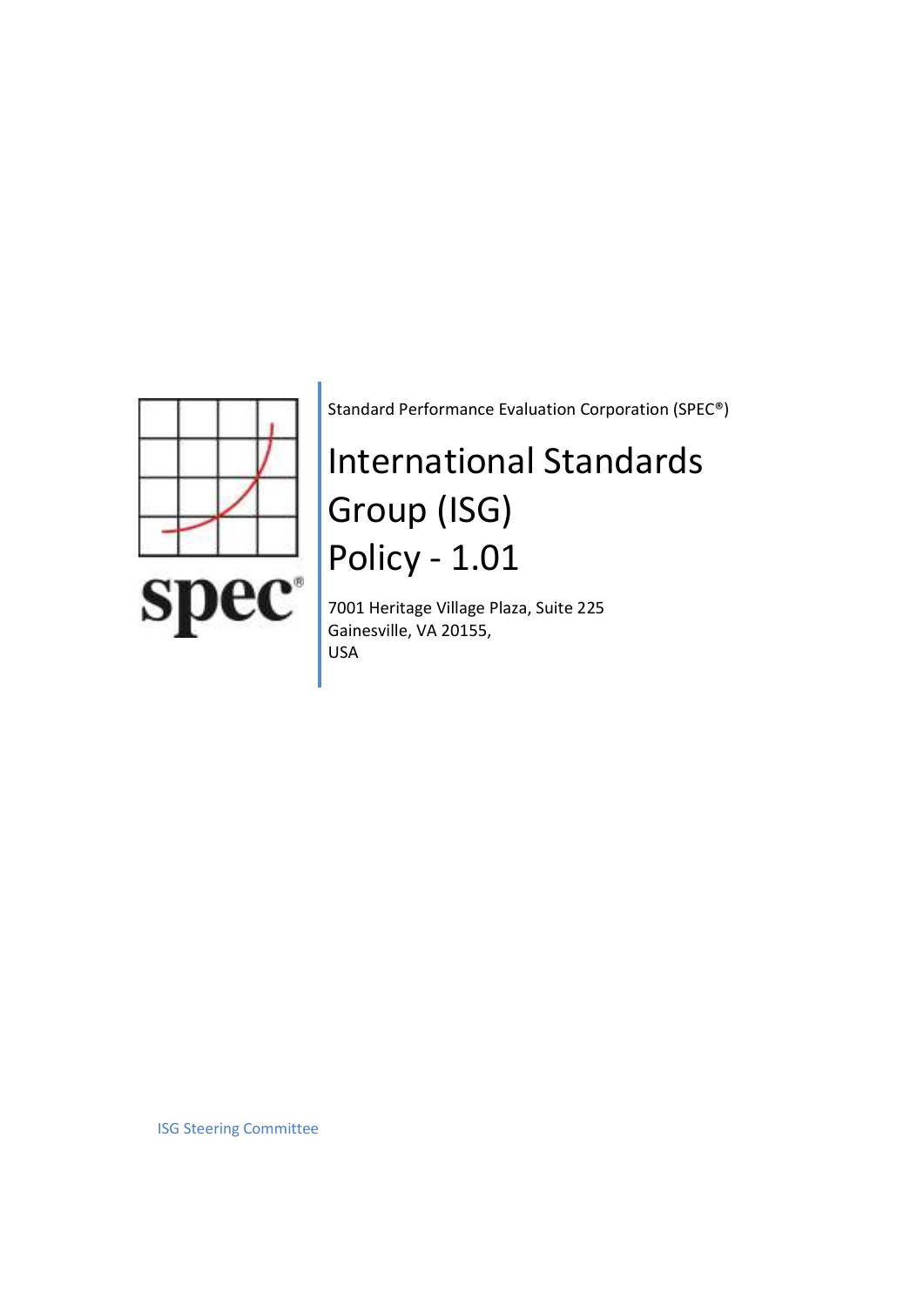## **Table of Contents**

| 1.   |        |  |
|------|--------|--|
| 1.1. |        |  |
| 1.2. |        |  |
|      | 1.2.1. |  |
|      | 1.2.2. |  |
|      | 1.2.3. |  |
| 2.   |        |  |
| 2.1. |        |  |
|      | 2.1.1. |  |
|      | 2.1.2. |  |
|      | 2.1.3. |  |
|      | 2.1.4. |  |
|      | 2.1.5. |  |
| 3.   |        |  |
| 3.1. |        |  |
| 3.2. |        |  |
| 3.3. |        |  |
|      |        |  |
| 4.   |        |  |
| 4.1. |        |  |
| 4.2. |        |  |
| 5.   |        |  |
| 6.   |        |  |
|      |        |  |

| This document version:               | https://www.spec.org/isg/policy-20211104.pdf |
|--------------------------------------|----------------------------------------------|
| The latest version of this document: | https://www.spec.org/isg/policy.pdf          |
| Previous version:                    | https://www.spec.org/isg/policy-20210901.pdf |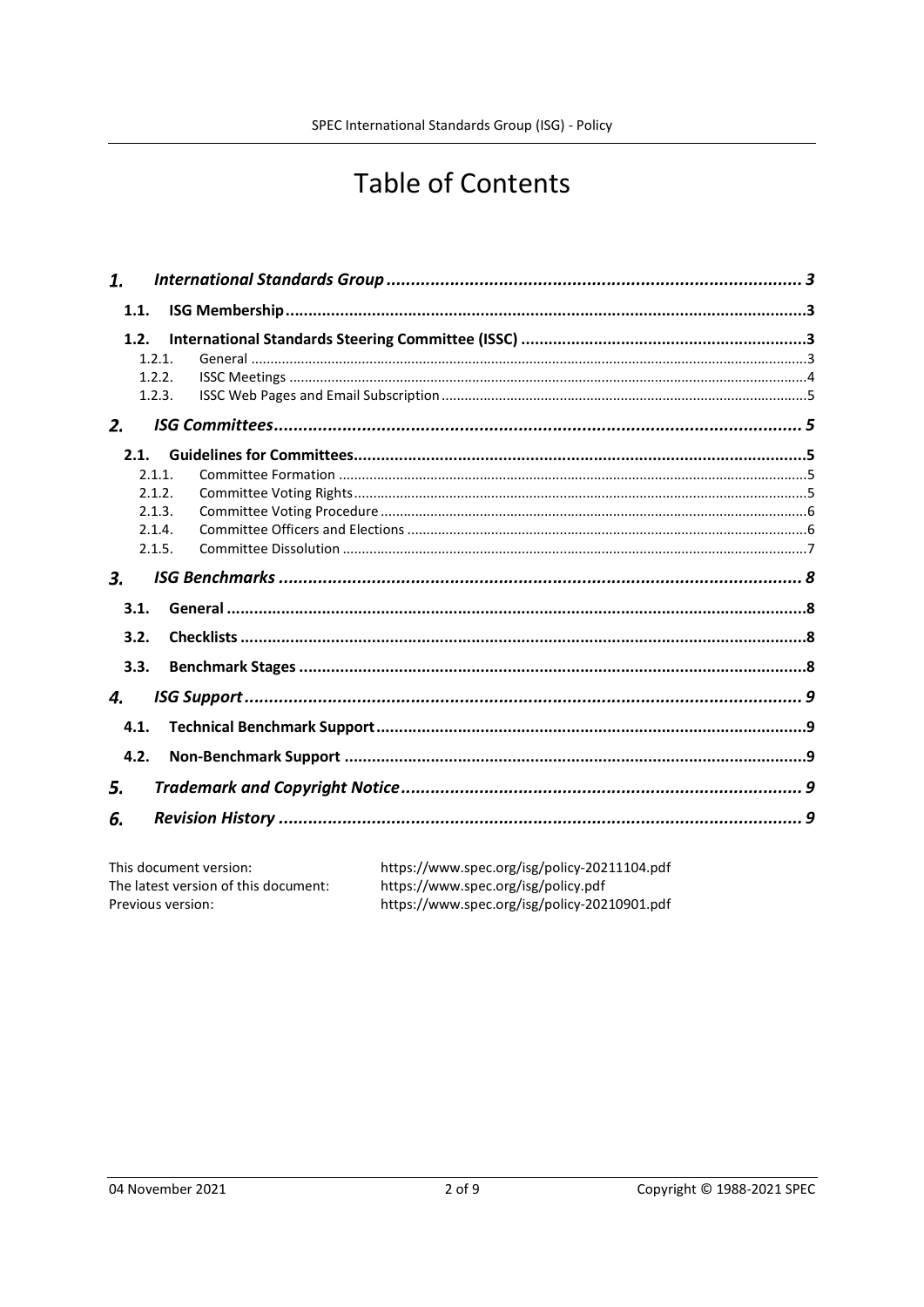## 1. International Standards Group

SPEC formed the ISG Group to oversee the establishment and development of standardized benchmarks primarily for the use in government regulations and programs, and collaborates with national and international standards development organizations to enhance global standards.

## 1.1. ISG Membership

ISG has Members, Associates and Supporting Contributors, as defined in SPEC Policy Section 2.1. Members may become active participants in any committee of the ISG, and review and comment on all ISG initiatives. Members are eligible to stand for election to the steering committee and champion proposed benchmarks. Members can review and comment on all benchmarks and standards developed by the ISG. This can be done through active participation or during the final call for comments.

## 1.2. International Standards Steering Committee (ISSC)

#### 1.2.1. General

The ISSC manages and supervises all initiatives of the ISG Committees.

- a. Exceptions to policy: For due cause, the ISSC may vote to approve exceptions to this policy or may adopt resolutions that may conflict with policies expressed in this document; in such cases an amendment to this document shall be discussed, and any changes be brought forth within a reasonable period afterwards.
- b. Conflict with Bylaws or Board: In the event of disagreement between ISSC resolutions or this policy document vs. SPEC's Articles of Incorporation, Bylaws, Policies, or decisions by the SPEC Board of Directors, the ISSC shall yield.
- c. ISSC Member Quantity: The Board has set the number of ISSC members to 6. The ISSC may recommend to the Board an increase or decrease in size based on activities and participation.
- d. Qualifications: The ISSC is elected from the ISG membership. ISSC members agree to the following conditions and obligations:
	- Attend all ISSC meetings, including ISSC face-to-face meetings.
	- Have the engineering resources to be able to technically review and help direct all ISG initiatives.
	- Devote the equivalent of at least one full-time engineer to SPEC ISG activities.
	- Under the direction of the ISSC Chair, help to promote ISG cross-pollination and/or serving as primary steering committee liaison to assigned Committee(s).
- e. Elections for ISSC: To maintain continuity and consistency of representation on the ISSC, the ISSC has staggered two-year terms, with half of the ISSC elected each year. Elections to the ISSC are held in conjunction with the SPEC Annual Meeting. Members representing one-fourth (1/4) of the ISG membership, present in person or by proxy, shall constitute a quorum for the purpose of election of ISSC members.
- f. Vacancy: If an ISSC member resigns or leaves, the ISSC may appoint another ISG member to fulfill that ISSC member's remaining term, or may choose to leave the seat vacant until the next Annual Meeting, thereby temporarily decreasing the size of the ISSC.
- g. Affiliation: Entering a relationship of affiliation (as defined in the Bylaws, section 2.1) does not alone constitute the creation of a vacancy. (For example, Company B is not a member of the ISSC. It buys all the assets of, and takes on all the responsibilities of, Company A, including Company A's ISSC seat.) If, however, such affiliation would cause or appear to cause a member and its affiliate(s) to have two or more votes on the ISSC, then, as described in the Bylaws, a single voting representative shall be designated and one or more vacancies shall be declared.
- h. Voting representative: Each ISSC member shall designate a voting representative. If the designated voting representative is absent from an ISSC meeting, another person employed by the member institution (or its affiliates) may temporarily represent the member. In the event of a lack of clarity as to who has the vote, the ISSC Chair may refuse to accept a vote until the designated voting representative appoints a substitute in writing.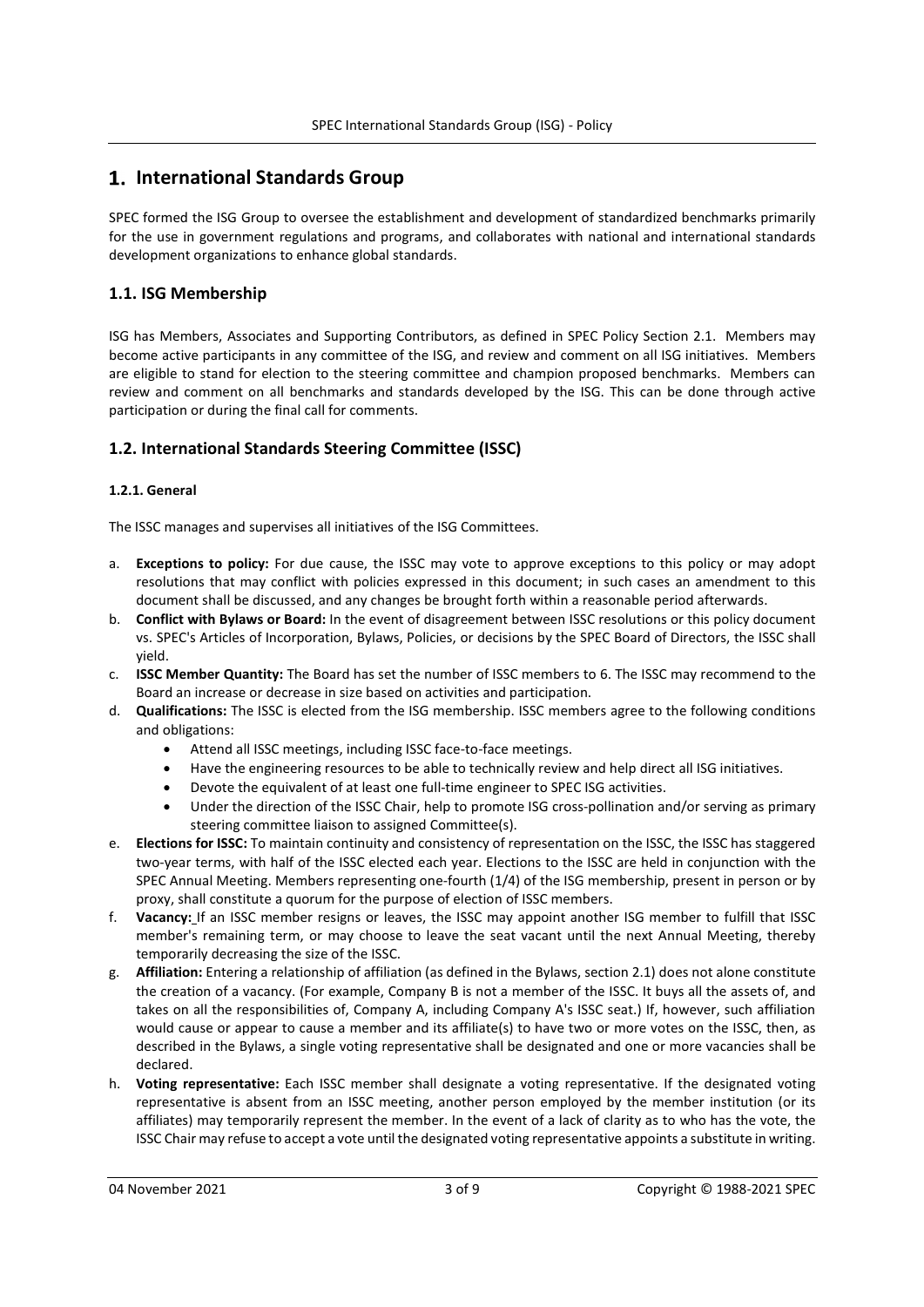- i. Proxies: The ISSC does not allow use of proxy voting (that is, the authorization of an individual who is not an employee of a member institution to vote on behalf of that member), because ISSC members are expected to participate, to be actively involved in discussion, and to evaluate the evidence that may be presented. In rare cases, the Chair may accommodate legitimate scheduling difficulties (e.g. a Special Meeting scheduled at a particularly user-hostile hour for a directly interested participant), by requiring use of the Voting Tool rather than taking a vote during the meeting.
- j. **ISSC Officer elections:** The ISSC elects a Chair, Vice-Chair, Secretary, and Webmaster. The election is held at the face-to-face ISSC meeting occurring during the week of the SPEC annual meeting when possible. ISSC Officer positions are held by individuals. Officers must be a representative of an ISG member or an ISG Supporting Contributor, though it is not required that the individuals be a representative of an ISSC member.
- k. ISSC Committee Officer Elections: Election procedures are the same as ISG Committees (see section 2.1.4), with these exceptions:
	- Notice of the election shall be sent to all ISG members.
	- Nominations are made via the ISSC mailing list, or at the meeting where the election is to be held.
	- In the event of a tie, even after repeated attempts to break the tie, then the presiding officer shall use a randomized method to determine the winner.
- l. Vacancy: An election will be held to fill a vacancy if an officer steps down, except for the case where the Chair steps down and a Vice-Chair has already been elected; in this case, the Vice-Chair shall become the Chair for the duration of the term, and an election for a new Vice-Chair shall be held to fill the vacancy.
- m. ISSC Quorum: To establish quorum, the ISSC shall have greater than 2/3 of its members present. (To calculate this, the table for the "SPEC Consensus Voting Rule" may be referenced in section 2.1.3. Votes may be taken only if there is a quorum of the current voting members present.
- n. Voting / passage of motions: To pass a proposal at the ISSC, the ISSC uses the "SPEC Consensus Voting Rule", which is defined in section 2.1.3.
- o. ISSC Votes: All ISSC votes shall be open votes, except election of officers, which is by secret ballot. Exceptions to the secret ballot may be made if there is only one candidate per office.
- p. Voting Tool: The SPEC private server offers a "SPEC ISSC Proposal/Voting Tool" which may be used to act on proposals separately from meetings. When this tool is used, motions only pass if all ISSC members vote Yes or Abstain. Any motions with No votes should be discussed at the next meeting to ensure the concern is understood.
- q. Coordination with Board: Certain organizational activities require board participation and approval. For example, setting prices for benchmark licenses, or major resource reallocations of SPEC administrative staff. Proposals may be brought directly to the board by the ISG Chair when aligned with ISSC direction. Any such proposal shall be included in the ISSC minutes.

#### 1.2.2. ISSC Meetings

- a. Parliamentary procedure: As specified in SPEC's Bylaws 2.14 C, ISSC meetings are conducted in accordance with Robert's Rules of Order parliamentary procedures under the direction of the chair. The chair shall use fairness as the primary criterion, and simplicity of process as a secondary criterion. The chair may be over-ruled by the ISSC using its usual voting rules.
- b. Regular and special meetings: ISSC meetings are of two types: regularly scheduled, or special. Special meetings may be called by the Chair, the Vice-Chair, or any 3 members, to handle urgent issues.
- c. Notice of meeting: At least two full business days' notice is required prior to ISSC meetings, unless every voting member agrees to a shorter notice.
- d. Venue: Meetings may be face-to-face or online.
- e. Face-to-face meetings: Face-to-face meetings take place about 4 times per year. Regular face-to-face meetings are considered essential because the steering committee often:
	- Drives for consensus on controversial issues.
	- Functions as a court of appeal for issues elevated from Committees.
	- Seeks solutions to complex issues
	- Engages in negotiations that require substantial time, effort, and understanding of other participants' concerns.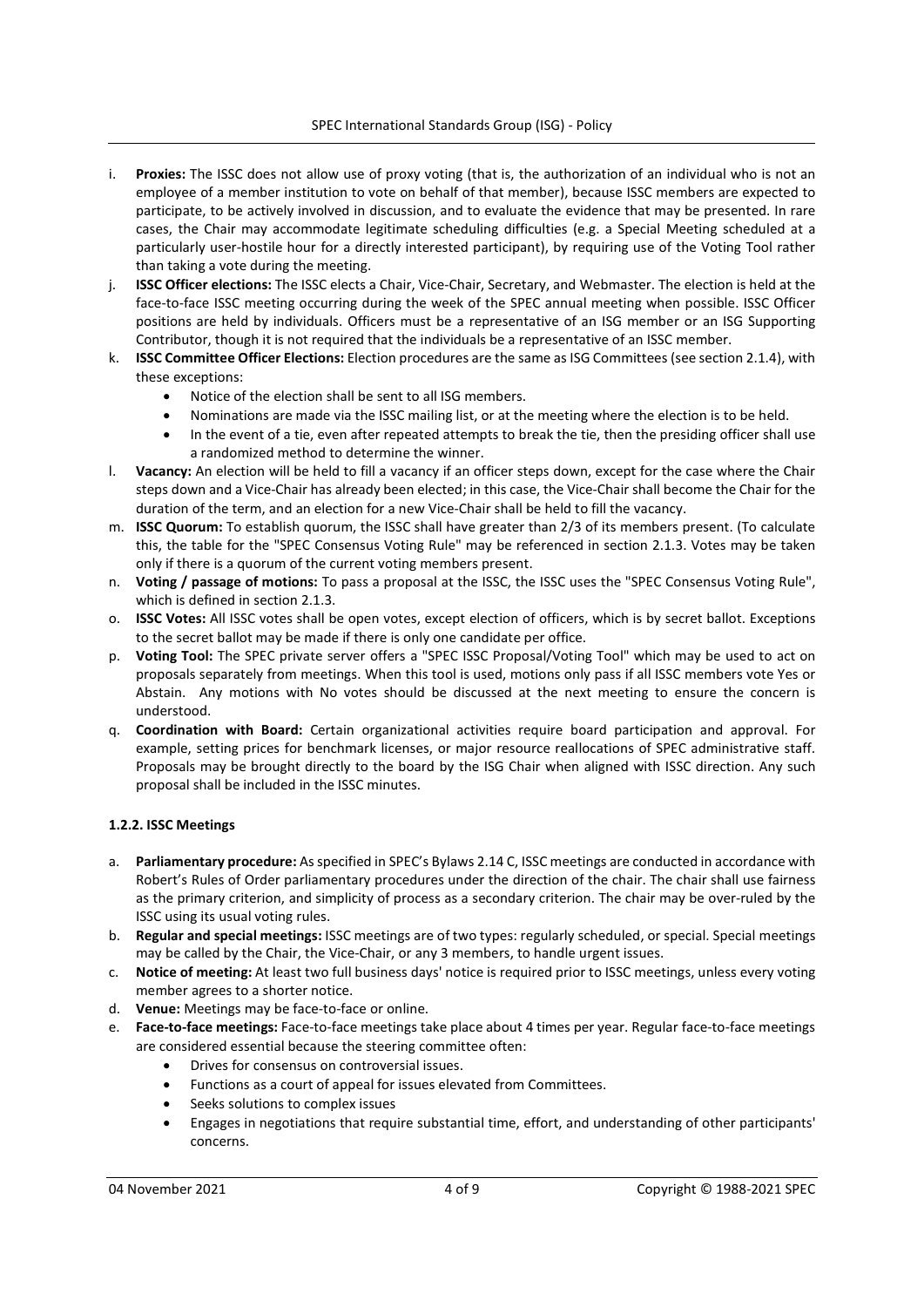- Remote call-in access to face-to-face meetings is typically not provided, as that would defeat much of the purpose of face-to-face meetings. Candidates for ISSC are strongly encouraged to take account of the face-to-face meeting requirements prior to running for office.
- f. Meeting Agenda: For regularly scheduled meetings the ISG chair sets the agenda by considering the following:
	- Written proposals submitted in advance of the meeting will be given priority on the agenda.
	- A written form of the proposal shall accompany all non-trivial proposals.
	- Meetings include:
		- o A short session to adjust and approve the agenda
		- o Announcements
		- o Status reports from each active Committee
		- o Old business
		- o Action item follow-up
		- o New business
		- o Notice of the time and place of the next meeting
		- $\circ$  If time permits, the agenda may also include a section for informal discussions to allow the group to begin discussion on relevant topics that are likely to require action at future meetings. During informal discussions, no ISSC votes will be taken.

#### 1.2.3. ISSC Web Pages and Email Subscription

Steering Committee web pages (including ISSC Wiki pages) may be read by all members of the International Standards Group. Any ISG member may subscribe to the ISSC email alias.

## 2. ISG Committees

#### 2.1. Guidelines for Committees

#### 2.1.1. Committee Formation

To accomplish ISG's mission, the ISSC will from time-to-time charter new committees for research, benchmark development, or to perform other activities within ISSC's scope.

A minimum of three active members is required for the formation of a committee. The ISSC appoints the Initial Chair for the new Committee and approves its initial charter and any subsequent changes. The voting method for a committee is the SPEC Consensus Voting Rule (2.1.3).

Membership to ISG committees is open to all ISG Members and Associates.

#### 2.1.2. Committee Voting Rights

To join a committee as a voting member, the joining party shall:

- Be an ISG sustaining member or ISG associate.
- Agree in principle with the goals of the committee as outlined in its charter.
- Identify a main contact.
- If the committee has been active for more than 3 months:
	- o During its initial four weeks, take responsibility for bootstrapping itself in the past efforts of the committee. This includes reviewing meeting minutes and the group's email archive and obtaining assistance offline from the meetings to ensure they are up to speed on the issues.
	- o Attend two consecutive meetings.

In order to maintain voting rights in a committee, a member shall: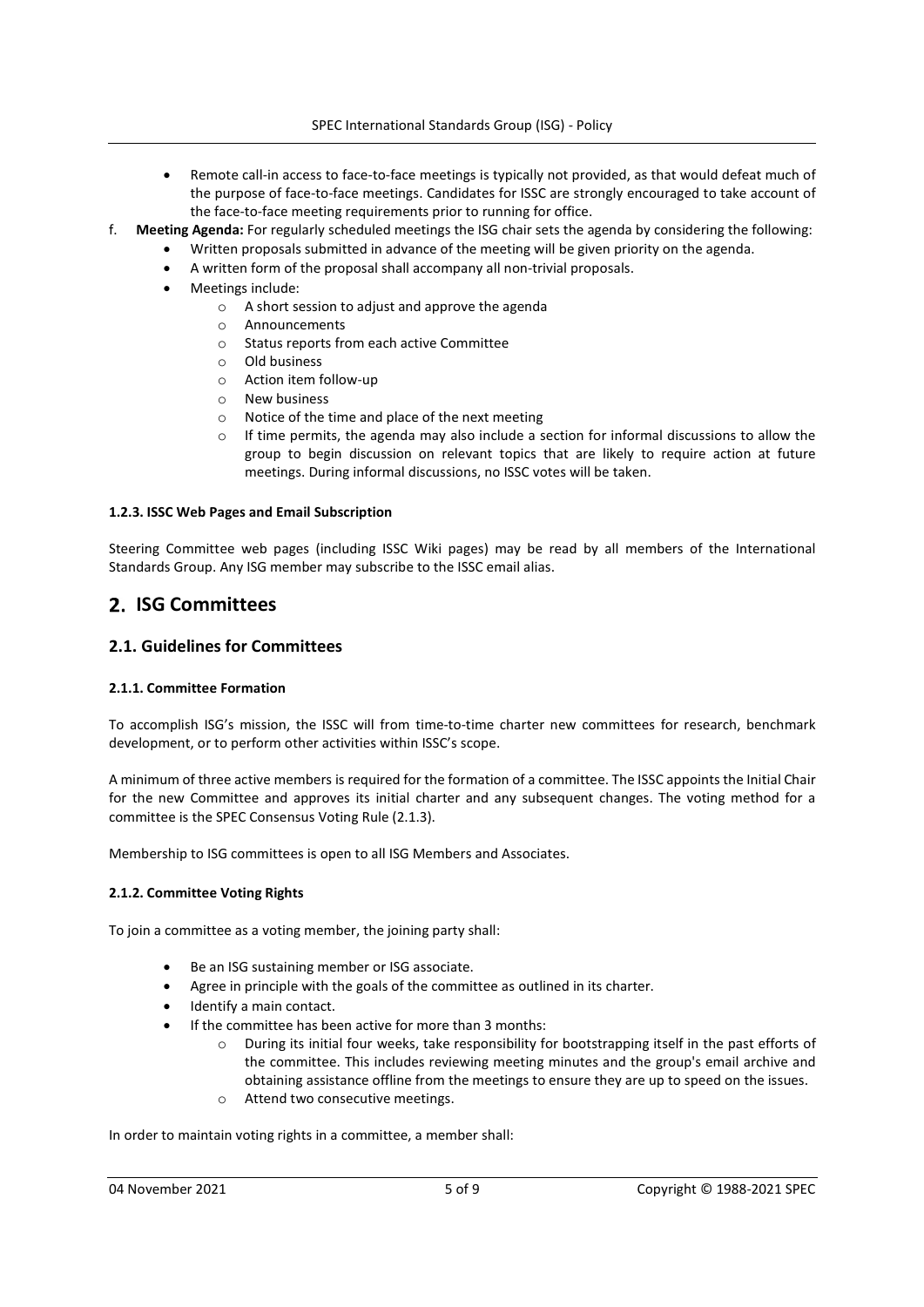Contribute resources towards the actual contribution to the initiative. The recommended minimum contribution is 48 person-hours per month. This consists of approximately 40 hours for technical work on the benchmark plus 8 hours for meetings and conference calls. Contributions may be divided among one or more individual contributors. The committee may adjust these requirements, based on the committee schedules, the effort required to meet them, and the number of members participating.

The tasks that an active committee member may contribute to include:

- developing and maintaining benchmark tools
- porting and testing the benchmarks and tools on distinct architectures or operating systems
- writing, editing, and testing documentation
- developing, editing, and staging webpages
- editing the run and reporting rules
- answering technical support questions
- performing the duties of organizational roles, such as Chair, Vice-Chair, Secretary, Webmaster or Release Manager

Status as a voting member may change:

- If a member misses two consecutive duly noticed meetings, including face-to-face meetings and conference calls, the member's voting rights will be suspended. Missing a multi-day face-to-face meeting counts as missing a single meeting.
- The suspension of voting rights will take place at the beginning of the next scheduled meeting. Voting rights are reinstated at the beginning of the second of two consecutive meetings that the member attends.
- Additionally, the voting rights of a committee member will be suspended at the beginning of a meeting if the committee member withdraws its resources. Voting rights will be reinstated after 4 weeks of the member contributing resources (e.g. 48 hours) or after having caught up with the assigned tasks.
- When a member wishes to regain voting rights, that member will send an email message to the Chair stating the work that they have done, and a commitment to continue providing the minimum contribution level.

#### 2.1.3. Committee Voting Procedure

The quorum requirement for committees is 2/3 (minimum of 3) of the committee members.

A committee should drive for consensus among its participants whenever possible. However, to ensure progress, formal member votes will need to be taken. An active member may vote 'yes', 'no', 'abstain', or 'pass' when the vote is first called. If the member votes 'pass', the chair will return to that member to finalize their vote as either 'yes', no', or 'abstain' after the remaining members have had the opportunity to vote. Votes of 'abstain' count only toward establishing quorum. Members' reasons for voting 'no' or 'abstain' are recorded in the minutes. Such recording can help with the drive for consensus, as it allows others to respond to the specific concerns of those who do not vote 'yes'.

The table below details the number of votes required to pass a committee motion.

#### SPEC Consensus Voting Rule

| Voting (yes or<br>nol |  |  |  | 10 | <b>A</b> 6<br>. .<br>-- | $\sim$<br>-- | 14      | -- |
|-----------------------|--|--|--|----|-------------------------|--------------|---------|----|
| <b>Votes required</b> |  |  |  |    | ີ                       |              | 16<br>∸ | -- |

#### 2.1.4. Committee Officers and Elections

After 3 to 6 months of its formation, the committee shall elect its officers. The committee shall elect a Chair, Vice-Chair, and Secretary. The creation of additional officer positions may be proposed to the ISSC for approval.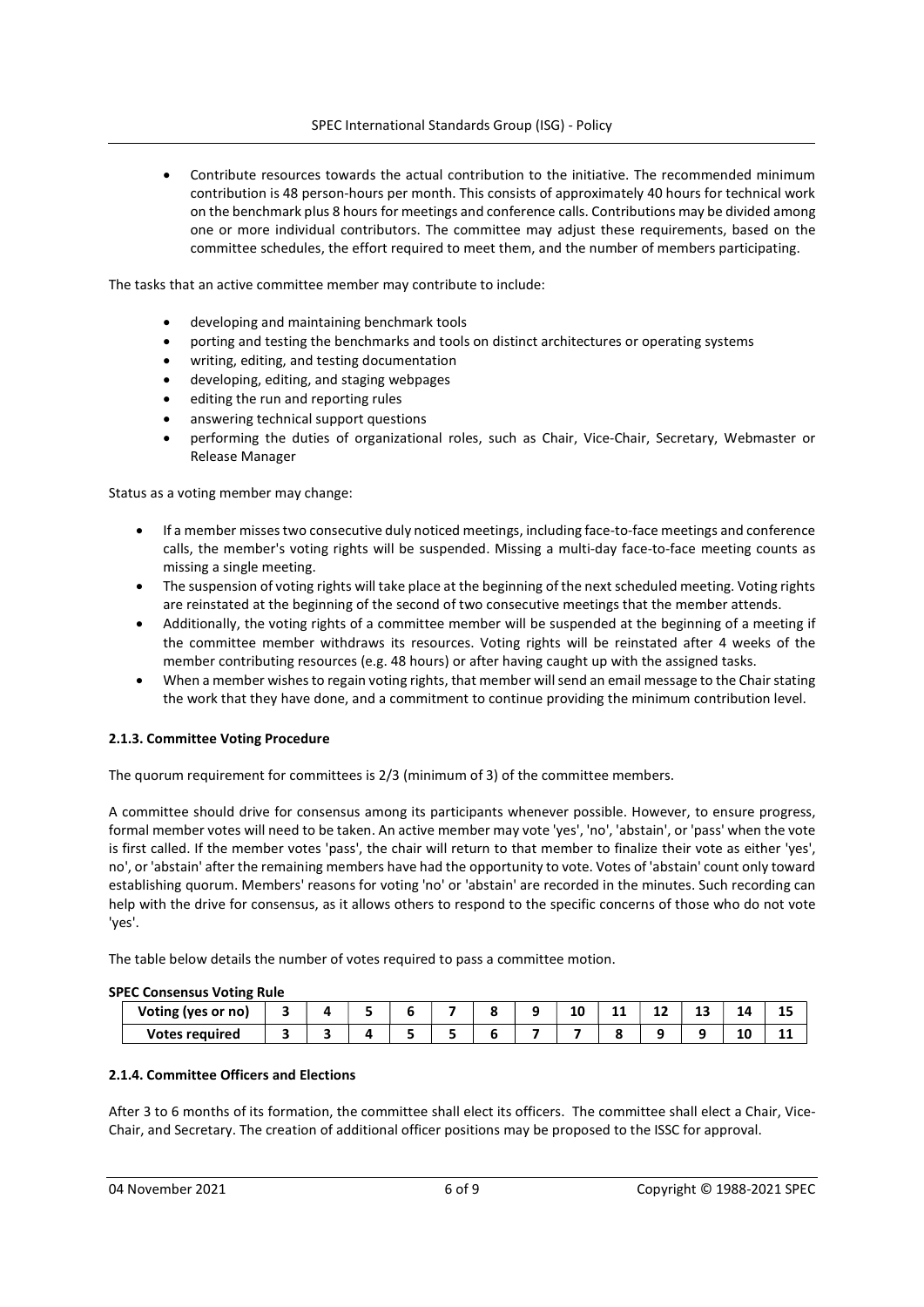Committees shall hold an election to fill a vacancy when an officer steps down, except for the case where the Chair steps down and a Vice-Chair has already been elected; in this case, the Vice-Chair shall become the Chair for the duration of the term, and an election for a new Vice-Chair shall be held to fill the vacancy. The election to fill the vacancy should be held as quickly as practical. The requirement to announce elections 4 weeks in advance may be waived by unanimous consent of the voting members of the committee.

Elections shall be announced at least 4 weeks in advance, with date and time expressed using US Pacific Time. Elections take place at the SPEC annual meeting or at other times as required. For such other times, face-to-face meetings are preferred, but online meetings may also be used.

- Nominations may be made via email to the committee mailing list.
- A candidate may nominate himself or herself, or may second his or her own nomination.
- To be considered, a nomination shall be seconded, and the candidate shall agree to the nomination.
- At the beginning of the meeting where the election is to be held, the Chair shall confirm who are the active voting members.
- At the meeting, an additional opportunity shall be provided to make nominations, to second nominations, and for candidates to accept or decline nominations.
- A formal motion shall be made and passed to close nominations.
- For contested elections, an opportunity shall be provided for short statements by all candidates after the close of nomination. Candidates also have the option of stating their credentials via email.
- For non-contested elections (i.e. one nominee for the position), a voice vote may be taken. If all positions are uncontested, a voice vote may be taken for the entire slate.

For contested elections, a committee member who is not standing for the position in question, and has no conflict of interest, shall preside during the voting for that position. Secret ballot shall be used, and two members without conflicts of interest who are not standing for the position shall count the votes and announce the winner. The winner is the candidate who receives the highest number of votes. In the event of a tie for highest number of votes, a runoff election shall be held to decide among the tied candidates. If necessary, this step shall be repeated. If the tie cannot be broken after 3 runoffs, the presiding member shall use a randomized method to determine the winner.

A list of the elected committee officers shall be readily available to any SPEC member, either on, or directly linked from, the top-level page for the committee on the SPEC private server.

#### 2.1.5. Committee Dissolution

The ISSC creates and dissolves committees and committees may recommend dissolution. The ISSC should also consider alternate solutions, such as adjusting the committee's charter, merging it with another committee, or temporarily making the committee 'inactive'. If any committee chair or ISG member is concerned a committee is at risk of dissolution, the ISG Chair should be promptly informed, and the ISSC and committee chair should discuss preventative measures.

When a committee is dissolved, a formal Dissolution Plan is required, which shall address:

- Responsibility for any current SPEC products from that committee, including, if applicable, support plans, review of results, and Retirement plans.
- Code repositories, licenses, and other intellectual property for which the committee was responsible.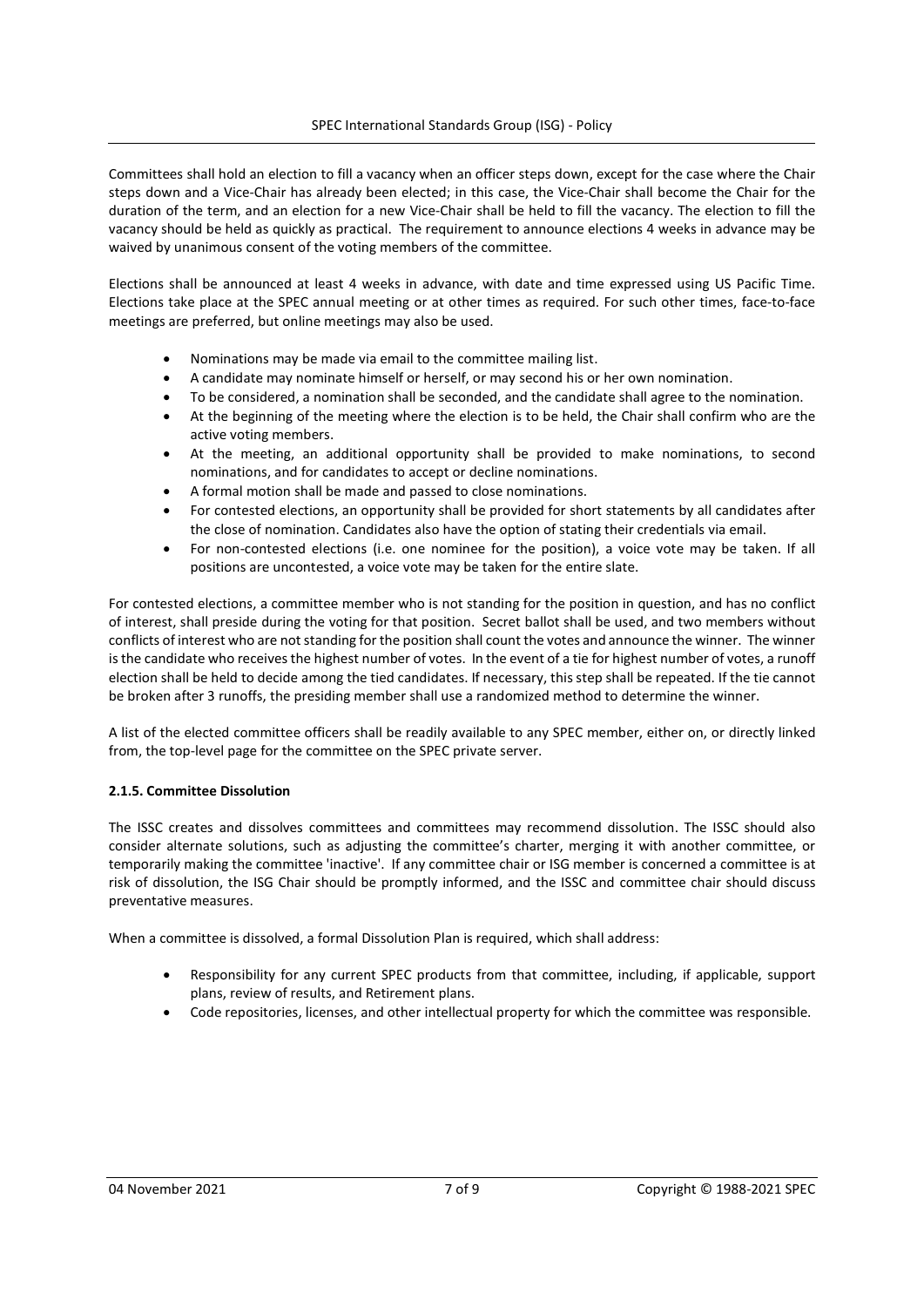## **3. ISG Benchmarks**

#### 3.1. General

Each benchmark suite produced by the ISG shall include a set of specific run and reporting rules that the licensee must follow to produce a compliant result. These basic tenets of these rules require:

- Proper use of the SPEC benchmark tools as provided.
- Availability of an appropriate full disclosure report.
- Support for all the appropriate protocols and standards.

Furthermore, SPEC expects that any public use of results from this benchmark suite shall be for systems and configurations that are appropriate for public consumption and comparison. Thus, it is also expected that:

- Hardware and software used to run this benchmark must provide a suitable environment for the application area(s) targeted by the benchmark.
- Optimizations utilized must improve performance for a larger class of workloads than just the ones defined by this benchmark suite.
- The tested system and configuration are generally available, documented, supported, and encouraged by the providing vendor(s).

All ISG Committees must create documentation as part of the benchmark development effort, which shall:

- clearly describe what the benchmark is intended to measure
- provide introductory information
- state hardware and software pre-requisites
- describe how to install the benchmark product
- describe how to use it
- describe what is needed to create a calid full disclosure report (FDR)

The documentation is required to be sufficiently complete so that a user with the appropriate technical knowledge can install and run the benchmark without direct assistance from developers of the benchmark. Testing must be performed to ensure that this requirement is met.

#### 3.2. Checklists

ISG maintains useful checklists for benchmark developers. Such checklists provide additional detail about ISG's processes beyond that covered in this policy document. All committees are required to consider checklists that apply to their development activities. Certain milestones (such as release) require reports to ISSC relative to checklists.

#### 3.3. Benchmark Stages

All ISG benchmarks require ISSC approval before release. ISG benchmarks also include a 4-week general member review period where all ISG members have the opportunity to review and provide comments on a pre-release benchmark beta.

For benchmark updates to a released benchmark, performance neutral changes require a unanimous committee release vote and ISSC notification at least 2 business days prior to public release. Any benchmark updates which are not performance neutral require ISSC approval.

For run rules updates to released benchmarks, editorial or clarification changes require a unanimous committee release vote and ISSC notification at least 2 business days prior to public release. Any substantive changes require ISSC approval.

Benchmark retirement requires ISSC approval.